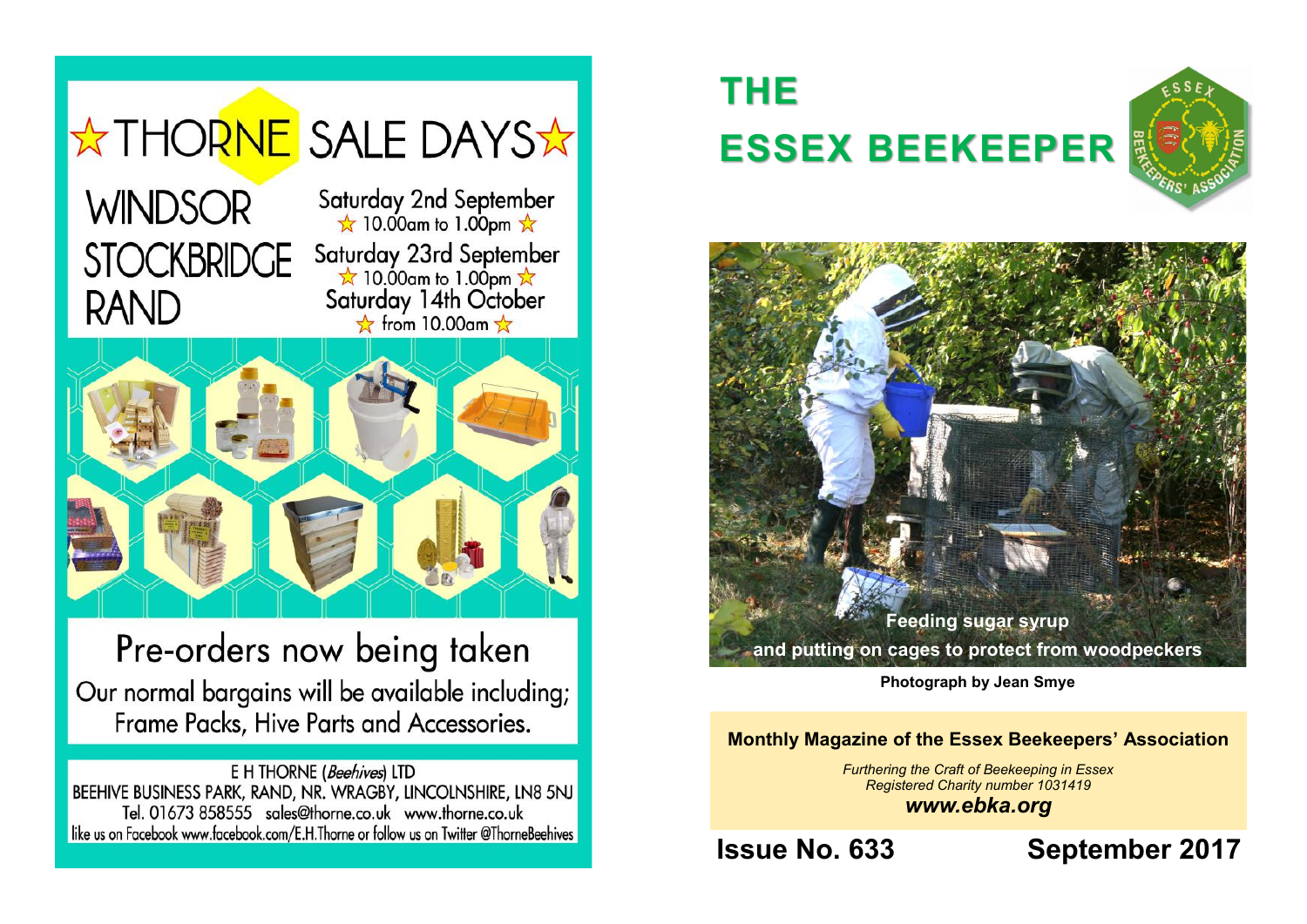#### **Divisional Meetings Diary dates for September & October 2017**

| 7 Sept        | Thursday<br>8.00pm | <b>Harlow</b>          | - Kings Church, Red Willow,<br>'Winter preparation'<br>Harlow CM19 5PA                                                     |  |
|---------------|--------------------|------------------------|----------------------------------------------------------------------------------------------------------------------------|--|
| 7 Sept        | Thursday<br>8.00pm | <b>Romford</b>         | 'Mock Honey Show' with Helen Kingsford. Chadwick<br>Hall, Main Road, Gidea Park RM2 5EL                                    |  |
| 16 Sept       | Saturday<br>2.30pm | Saffron<br>Walden      | 'Taster Session for Prospective<br>beginners<br>Meadowfield, Thaxted Road, Wimbish CB10 2UY<br>Enquiries info@swbka.org    |  |
| 18 Sept       | Monday<br>7.30pm   | <b>Chelmsford</b>      | <b>Honey</b><br>Show'<br>The<br>Link,<br>Rainsford<br>Road,<br>$\sim$<br>Chelmsford CM1                                    |  |
| 20 Sept       | Wed<br>7.30pm      | Dengie 100<br>& Maldon | <b>Members meeting - Oak House, High Street, Maldon</b><br>CM9 5PF                                                         |  |
| 21 Sept       | Thursday<br>7.30pm | Epping<br>Forest       | 'Winter Preparation & Varroa Control' - Chingford<br>Horticultural Hall.                                                   |  |
| 24 Sept       | Sunday<br>3.00pm   | <b>Braintree</b>       | <b>Apiary Meeting - White Notley, CM8 1RN</b>                                                                              |  |
| 27 Sept       | Wed<br>7.30pm      | <b>Southend</b>        | 'Fun Quiz Evening' - WI Hall, Bellingham Lane,<br>Rayleigh, SS6 7ED                                                        |  |
| 28 Sept       | Thursday<br>7.30pm | <b>Colchester</b>      | 'Are you ready for winter?' - Langham Community<br>Centre, School Rd CO4 5PA                                               |  |
| $5 = Oct$     | Thursday<br>8.00pm | <b>Harlow</b>          | Kings Church, Red Willow, Harlow CM19 5PA                                                                                  |  |
| 5 Oct         | Thursday<br>8.00pm | <b>Romford</b>         | 'Plants & Bees' - Darren Lerigo.<br>Chadwick Hall,<br>Main Road, Gidea Park RM2 5EL                                        |  |
| <b>14 Oct</b> | Saturday<br>6.00pm | <b>Romford</b>         | Divisional<br>Honey Show<br>&<br>Harvest<br>Supper.<br>Chadwick Hall, Main Road, Gidea Park RM2 5EL                        |  |
| <b>16 Oct</b> | Monday<br>7.30pm   | <b>Chelmsford</b>      | 'Flow Hives and Top Bar Hives - Rita Wilson and<br>Peter Aldridge.<br>The<br>Link,<br>Rainsford<br>Road,<br>Chelmsford CM1 |  |
| <b>19 Oct</b> | Thursday<br>7.30pm | Epping<br>Forest       | 'Practical Tips '- moving hives, etc.<br>Chingford<br><b>Horticultural Hall</b>                                            |  |
| 21 Oct        | Saturday<br>9.30am | County<br>Event        | Annual Conference - 'Future Challenges<br>and<br>Holiday Inn, Eight Ash Green, CO6<br>Opportunities'<br>3QL                |  |
| 25 Oct        | Wed<br>7.30pm      | <b>Southend</b>        | Divisional Honey Show - WI Hall, Bellingham Lane,<br>Rayleigh, SS6 7ED                                                     |  |
| <b>26 Oct</b> | Thursday<br>7.30pm | <b>Colchester</b>      | 'Great Tilkey Honey' - talk by Michael Coe.<br>Langham Community Centre, School Rd CO4 5PA                                 |  |
| 29 Oct        | Sunday<br>2.00pm   | <b>Braintree</b>       | <b>Divisional Honey Show</b> - White Notley Village Hall,<br>Main Road, White Notley CM8 1RH                               |  |

### **Who's who and how to contact them**

**President of EBKA** Pat Allen Hon CLM

#### **Trustees:**

**Chairman**: *Ian Nichols* 17 Dyers Hall Road, Leytonstone, London E11 4AD email ian@iannichols.demon.co.uk tel. 0208 558 4733 / 07980 299 638 **Secretary**: *Michael Webb* 19 Ingrebourne Gardens, Upminster, Essex RM14 1BQ email gsecebka@virginmedia.com tel. 01708 250 606 / 07712 490 511 **Treasurer**: *Tom Keeper* 24 Purbeck Road, Hornchurch RM11 1NA

| <b>Braintree</b>        | <b>Stuart Mitson</b>   | stuart.mitson@btinternet.com    |
|-------------------------|------------------------|---------------------------------|
| Chelmsford              | Peter Aldridge         | phaldridge@btinternet.com       |
| Colchester              | <b>Tom Geddes</b>      | tom.geddes@btinternet.com       |
| Dengie Hundred & Maldon | Mark Hallows           | trustee@dmbka.org.uk            |
| Epping Forest           | Don McHale             | donaldmchale@gmail.com          |
| Harlow                  | <b>Martin Cavalier</b> | cavalier@btinternet.com         |
| Romford                 | <b>Paul Wiltshire</b>  | paul.g.wiltshire@btinternet.com |
| Saffron Walden          | Vanessa Wilkinson      | vwilkinson27@hotmail.com        |
| Southend                | Chad Colby-Blake       | chadlyboy@blueyonder.co.uk      |

#### **Divisional Contacts:**

**Braintree**: Jan French 07725 166 609 **Chelmsford**: James Curtis 07940 757 831 **Colchester**: Morag Chase 01206 522 576 **D.H. & Maldon**: Carlie Mayes 07979 862 952 **Harlow**: Nick Holmes 07730 735 752 **Epping Forest**: Robin Harman 07971 237 312 **Romford:** Pat Allen 01708 220 897 **Saffron Walden**: Vanessa Wilkinson 01799 542 337 **Southend**: Pat Holden 01702 477 592 **EBKA Education Secretary:** Jane Ridler Old Barn House, 36 Walden Road, Sewards End, Saffron Walden, Essex CB10 2LF 01799 218 023 jane.ridler@uwclub.net **EBKA Examinations Secretary:** Pat Allen , 8 Franks Cottages, St Mary's Lane, Upminster, Essex RM14 3NU *The Essex Beekeeper* **Magazine: Editor**: Jean Smye, email: jsmye@sky.com tel. 07731 856 361 **Advertising**: Jean Smye email: jsmye@sky.com tel. 07731 856 361 **Mailing Secretary:** Michael Elliott email: michaelelliott55@sky.com **Web site**: Nick Holmes email: webmaster@essexbeekeepers.com **Printed by Streamset, 12 Rose Way, Purdeys Industrial Estate, Rochford, Essex SS4 1LY Regional Bee Inspectors for EBKA Region:** Epping Forest and Romford Divisions (excluding Brentwood): Diane Steele diane.steele@fera.gsi.gov.uk tel. All other Divisions: Keith Morgan keith.morgan@fera.gsi.gov.uk tel. 01485 520 838 or 07919 004 215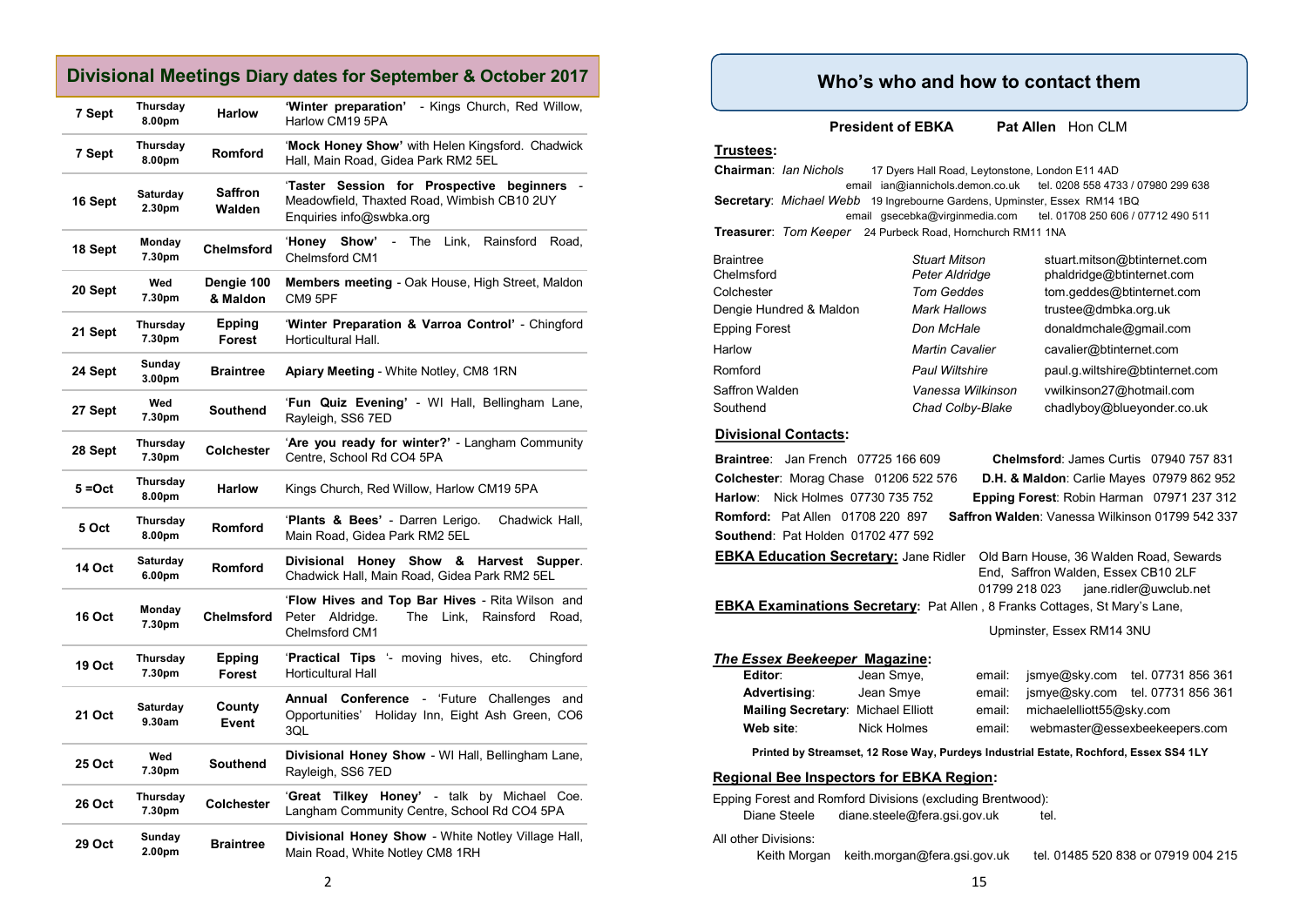#### **ROBBING**

Feeding your bees in the autumn after any honey flow has ended, is a prime time for robbing to start, so be on the lookout for the tell-tale signs as weaker colonies can be wiped out. Bees fighting outside a hive is an early sign and can be confirmed by the erratic and characteristic 'zig zag' flight of the robbers on approach to the target hive. Guard bees recognize this flight pattern and will be on high alert. They challenge and examine all entrants for a period of about 1-3 seconds by antennal contact to determine a nest mate from an intruder by their odour.

An intruder is usually mauled by the guard clamping onto a leg or a wing and curling the abdomen into a position enabling it to sting. A fight ensues and the robber is marked with 2 heptanone from the mandibular glands. Other guard bees recognize the alarm and raise their abdomen and sting chamber releasing a further alarm pheromone, isopentyl acetate. If unable to escape, the robber is stung and dies. If your sense of smell is good you will be able to smell the alarm pheromone which has a banana-like scent and if you smell this when examining the hive, be prepared for an attack, or close up the hive till a later date.

If a target colony is weak and succumbs to attack, silent robbing ensues. The colony continues to work normally, while at the same time robbers enter and leave the hive unhindered. The only tell tale sign now is the flight of the robbers returning directly to another hive. Also, robber bees leaving the robbed hive, fully laden, will have the rear legs forward as opposed to a bee leaving the hive on a forage flight, unladen, when the rear legs will be trailing. Eventually, the robbed colony will be devoid of stores, may abandon the hive or even die off.

Once robbing starts it is difficult to stop, so it is important to prevent it robbing is often brought on by the actions of the beekeeper spilling sugar syrup on the floor, leaving brace comb in the apiary or leaving hives open longer than necessary.

Prevention measures include feeding your bees at dusk when flying has ceased to reduce any excitement and prevent the flying bees from leaving their hive to search for the food source, feeding all colonies at the same time and reducing the size of the entrances down to about 'four bees wide' or 10 mm so they can be more easily defended - especially important for nuc colonies.

**Adapted. Lancashire & North West Beekeepers Association via ebees**

## **EBKA 2017 Annual Conference**

Hosted by Colchester Division

#### **Saturday, 21ST October 2017, 9.30am – 4.30pm**

Venue: Holiday Inn, Abbots Lane, Eight Ash Green, Colchester, CO6 3QL (just off the A12)

## **'Future Challenges and Opportunities'**

Our theme reflects the challenging times for beekeepers, and our speakers will discuss various aspects of these challenges. The speakers will include:

#### **Dr Martin Bencsik**

Martin works in the School of Science and Technology at Nottingham Trent University, and conducts research into automated beehive

condition monitoring.

#### **Mr Norman Carreck**

Norman, who is well known to many beekeepers, is Science

Director at International Bee Research Association.

IBRA. His talk will be on '*Science and the Thinking Beekeeper'*.

#### **Margaret Ginman**

Margaret is the General Secretary of the Bee Farmers Association,

and will discuss the Apprentice Scheme, European Experiences

**Send with your contact details to The Treasurer, Crabtrees, Paynes Lane, Little Bromley, Manningtree, Essex, CO11 2PJ**

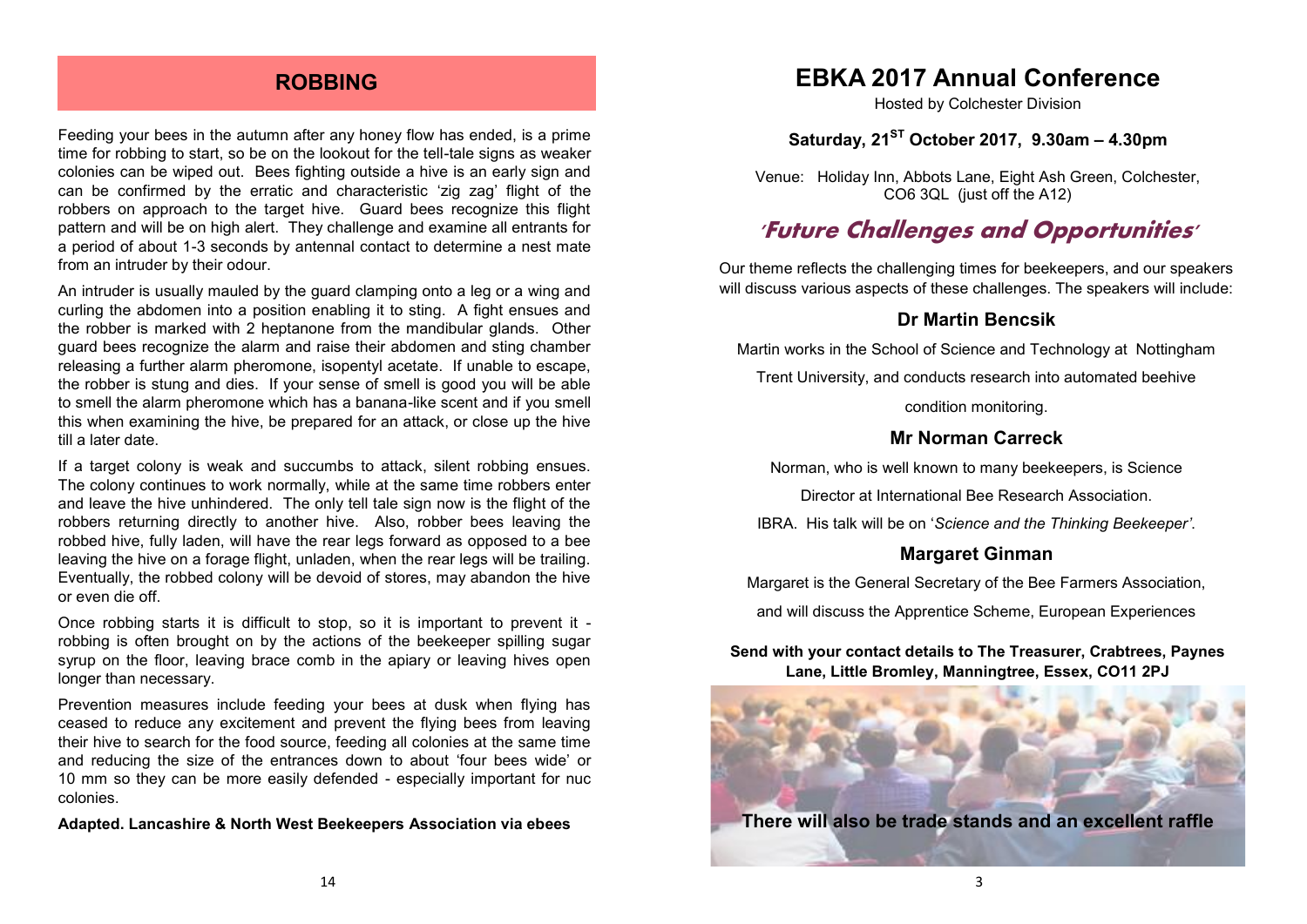## *The 86th National Honey Show*

International classes and beekeepers' lecture convention **Thursday 26th - Saturday 28th October 2017**

Great Saturday programme of lectures for beginners and those in early years of beekeeping, including spotting problems, dealing with the unexpected, thinking ahead and more

#### **Sandown Park Racecourse, Esher, Surrey KT10 9AJ**

www.honeyshow.co.uk showseec@zbee.com

**2017 programme includes lectures**

by

*Tom Seeley Heather Mattila Kim Flottum Will Steynor*

#### *Peter Tomkins*

Plus Friday *Bee Craft* Lectures

Spectacular display of competitive entries Workshops \* Honey sales \* Trade Hall Good rail access (Esher Station) Plenty of free parking **WiFi All under one roof**

## *Honey Buckets*

*for sale*

**£2 each**

Contact: David Tyler

Tel: **01279 730 228** 

Email **tylersbees@hotmail.co.uk**



#### **Saffron Walden BKA**

with **BIBBA** 

Bee Improvement and Bee Breeders Association

are organising

## Bee Improvement for All

with **Roger Patterson**

#### **Saturday 18 November 2017**

9 am to 4.30 pm

*Cost: £ 12.50 to include tea/coffee*

**'Bee Improvement For All'** is a one day course that is designed to help beekeepers use opportunities to improve their bees, as well as giving information to those who wish to raise more queens. Some speakers and books don't serve the beekeeper with a few colonies very well, as they often use methods that are beyond the needs of the ordinary beekeeper. This course will help and encourage beekeepers of all abilities to improve their bees, using simple techniques without the need for specialist equipment.

There will be plenty of information on colony management, with emphasis on understanding what is happening inside colonies and keeping things simple. This course will help beekeepers to rear their own queens from good local stock that are survivors, rather than using imported queens that may introduce pests and diseases and may not suit our unpredictable climate.

 *Please bring your own lunch.*

*Booking and enquiries -*

*Swbka.info@gmail.com*

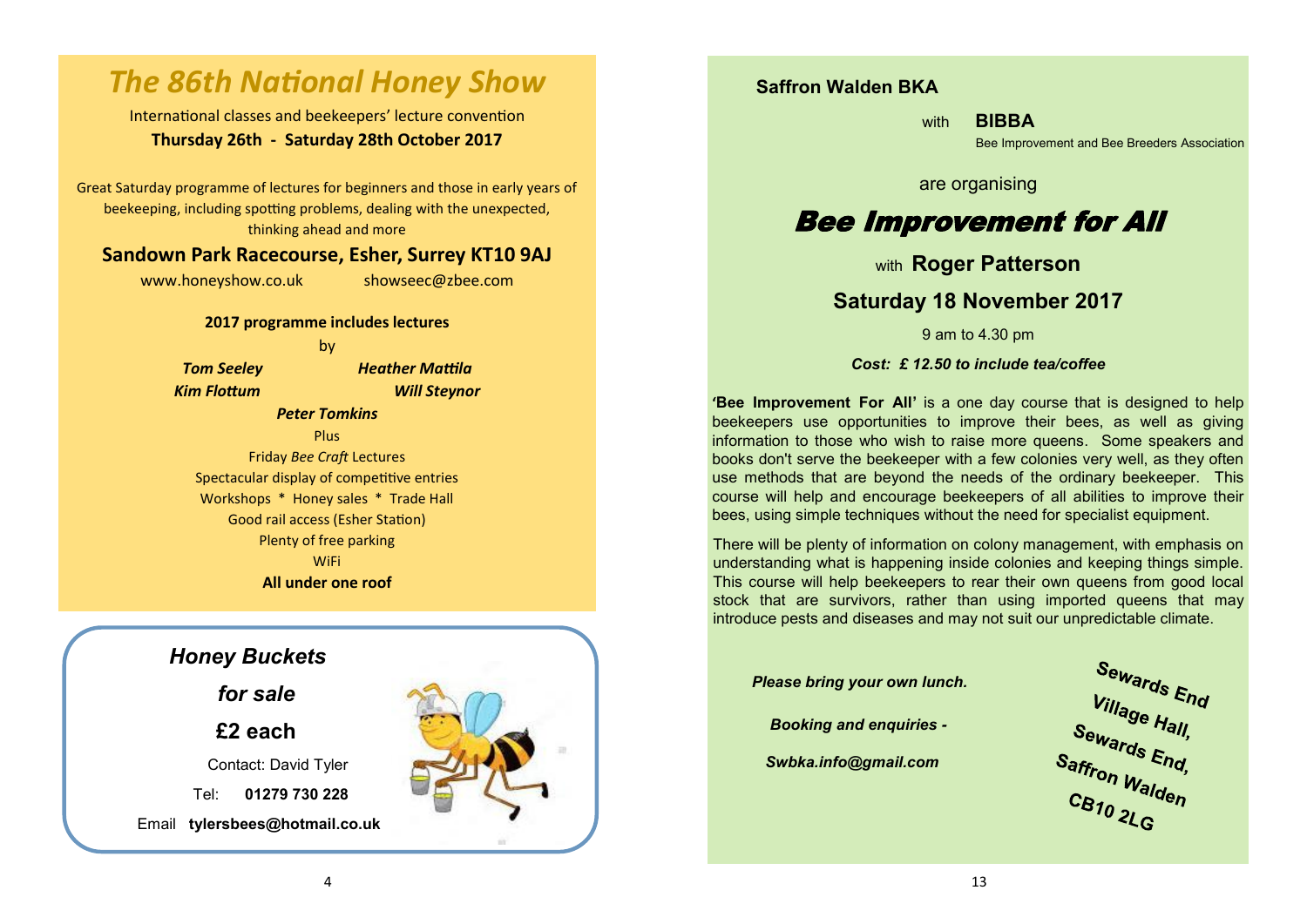## **The Greater Wax Moth**

Each year, about 80 million tonnes of the plastic 'polyethylene' are produced around the world to make shopping bags and food packaging among other



things, but it can take hundreds of years to decompose completely. Caterpillars of the Greater Wax Moth (*Galleria mellonella*) can make holes in a plastic bag in under an hour, but you would need an awful lot of them to make a significant dent on the plastic waste problem. One moth caterpillar gets through about two milligrams of plastic a day but the UK alone discards almost two million tonnes of plastic waste every year.

Dr Paolo Bombelli, a biochemist at the University of Cambridge and one of the researchers on the study told the BBC News "The wax moth caterpillar will be the starting point. We need to understand the details about how the process works. We hope it may provide a technical solution for minimising the problem of plastic waste."

Researchers want to speed up the process and discover the chemical secrets behind the natural degradation of plastic. They think microbes in the caterpillar, as well as the insect itself, might play a role in breaking down plastic. If the chemical process can be identified, it could lead to a solution to managing plastic waste in the environment.

#### *Modified from BBC News & Somerton BKA via ebees*

Candle making equipment including book, various wicks, thermometer and a selection of moulds/other items including silicone TS moulds (currently catalogued at over £80)



Freeman & Harding 1 lb honey jars, 1 gross with gold coloured metal lids, I gross with white plastic lids and 1 extra bag of white plastic lids - £50

15Kg Thornes Rectank with valve, 4 honey buckets with lids, stainless steel double slide honey strainer, 350+ granulation and mixed tamper evident labels - £30

**Janet Chipperfield - 0208 5176 118 (Dagenham)**



## **THE NATIONAL HONEY**

#### **SHOW 2017**

As usual I will take up all your exhibits to the National Honey Show pick up all prize money and prize cards and bring them back. We need to make an effort to support the Essex section to keep up with the other counties that have their own sections.

So why not enter some classes in the Essex and the same honey in the open classes - it does not take much more time to get 4 - 6 jars out of 1 batch. They have different judges for different classes so you can get different results depending on the amount of competition, and we all know Essex Honey is the Best.

Just send of your entry form in plenty of time so your labels can be sent to you, get your exhibits packed securely so that they don't move about to much they don't have to be individually packed. I need to get them out of the box easily, then get them over to me on:

#### **TUESDAY 24th OCTOBER**

#### **at 44 Ascension Road, Chase Cross, Collier Row, Romford, RM5 3RT.**

My phone number is **01708 765898** and I will get them to the venue first thing Wednesday, which allows you to visit the Show on any of the days without having to worry about your Exhibits.

The honey has started to flow in now, so look out for a good **FRAME** or different coloured honey and make a note of it for the show. Out of 250 classes you should find something you can enter. Not got a lot of honey - try a **PHOTO** or an **ESSAY** but read the show schedule for how and when to enter those classes - or even just a **LABEL** on an empty jar.

The schedule has been on-line since August (go to www.honeyshow.co.uk). Do read the rules, be a shame if you send a winning jar of honey only to be in the wrong class.

Any problems get in touch with me ……….

**Jim McNeill EBKA NHS Rep.**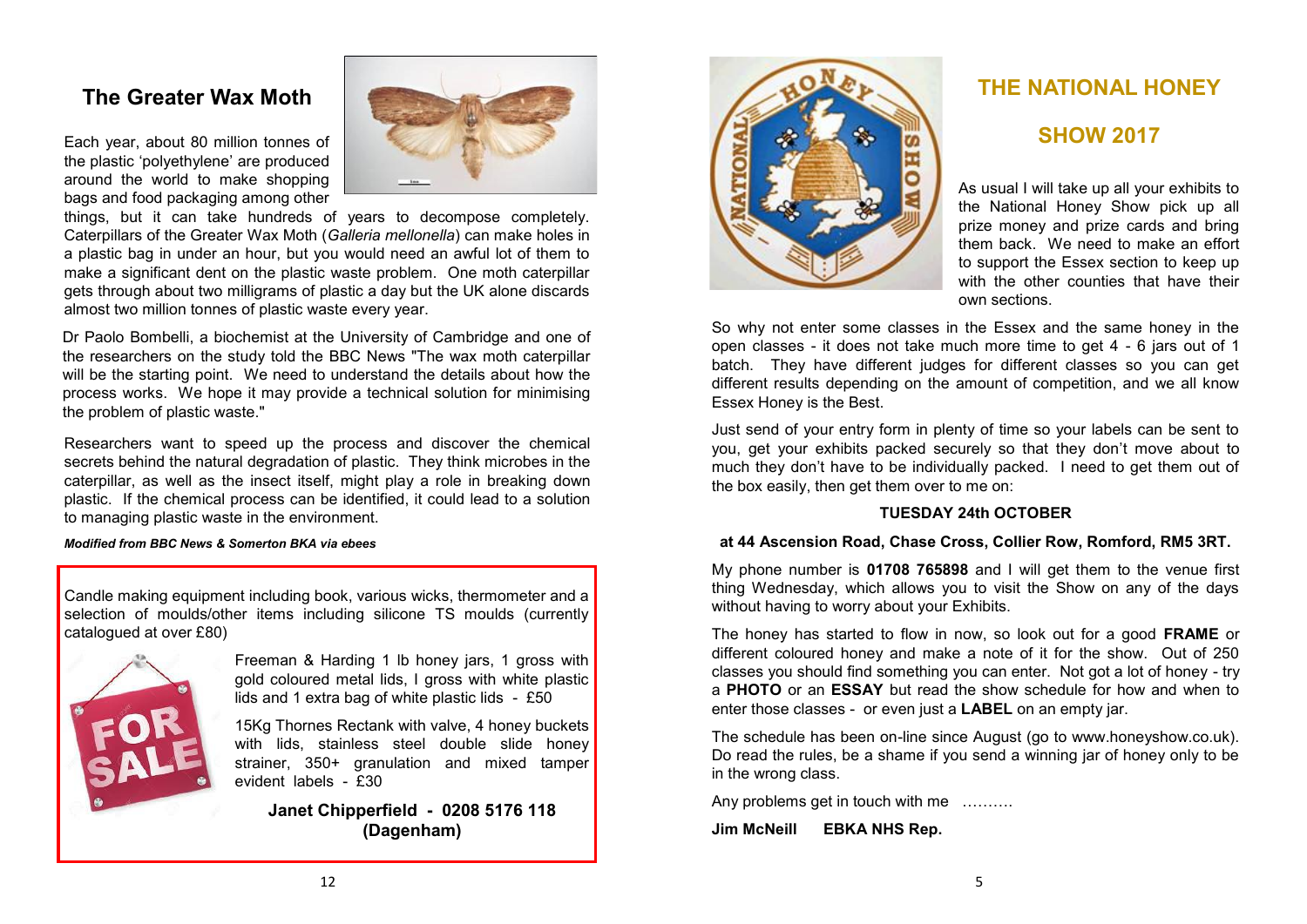## **BEE - EATERS**

Courtesy of Somerton BKA - via ebees

For those who didn't catch it on the News a week or so ago, European bee-eaters, which usually frequent southern Europe and North Africa, have been seen in a quarry in Nottinghamshire, where a total of seven birds have been spotted.

It is also believed that some have nested. It's a bit of a coup for bird -watchers, but slightly more worrying for beekeepers. As their name

suggests, these birds have a preference for bees and other flying insects, which they catch in flight. You may have seen them while on holiday in warmer climes, where they sit on branches, or wires and wait for unsuspecting insects to pass by, before taking off and snapping them up in mid air. Stings are removed by beating or rubbing their prey on a hard surface.



#### **PETER DALBY - PEBADALE APIARIES**

For all your beekeeping and apitherapy supplies **Large Stock held - all year round** *Competitive prices; any item not stocked to special order* **37 Cecil Road, Cheshunt, Hertfordshire EN8 8TN Tel: 01992 622645 Email: pebadalebees@btinternet.com**

**Open Mon - Sat** Telephone before calling

**(any reasonable time)**

**CLOSED SUNDAY Agent for E H Thorne and Northern Bee Books** A Brix measurement of sugar(s) content at the start of the process is equally as useful to the maker of mead from honey – with or without fruit juices or herbs and spices in the initial must. Indeed, measurement of the 'sweetness' of the liquor at any stage of the process is invaluable – particularly as a readings can be obtained from just one drop using a refractometer.

It is important to point out that neither a grape nor a mead 'must' is a solution of pure sucrose in pure water. Many additional compounds are present, but these are primarily other sugars (which behave very similarly to sucrose with respect to specific gravity as a function of concentration) or compounds which are present in small amounts; minerals, tannins and acids. In any case, even if °Bx are not representative of the exact amount of sugar in a must or fruit juice they can be used for comparison of relative sugar content.

Alcohol has a higher refractive index (1.361) than water (1.333). As a consequence, a refractometer measurement made on a sugar solution once fermentation has begun will result in a reading substantially higher than the actual solids content. Conversely, Brix measurements based on specific gravity are also affected by fermentation, but in the opposite direction; as ethanol is less dense than water, an ethanol/sugar/water solution gives a Brix reading which is artificially low.

All is not lost however, for fruit juices, 1.0 degree Brix is denoted as 1.0% sugar by mass and there is a good correlation throughout the scales range with perceived sweetness on tasting.

This is no less true when a Brix reading from a refractometer is used to differentiate between dry, medium and sweet meads. Standard grading glasses are used by show judges (and wise competitors) to separate light from medium from dark honeys; there would seem to be no reason why a Brix calibrated refractometer could not successfully and definitively replace 'human' mead class categorization with its attendant pitfall of subjectivity.

There is no finer arbiter of a 'good' mead than the human palate, but modern technology can help throughout the 'manufacturing' process and, indeed, in the selection of a show entry.

Acknowledgement: Wikipedia

*Thanks to Douglas Nethercleft, Warwick BKA via e-bees.*

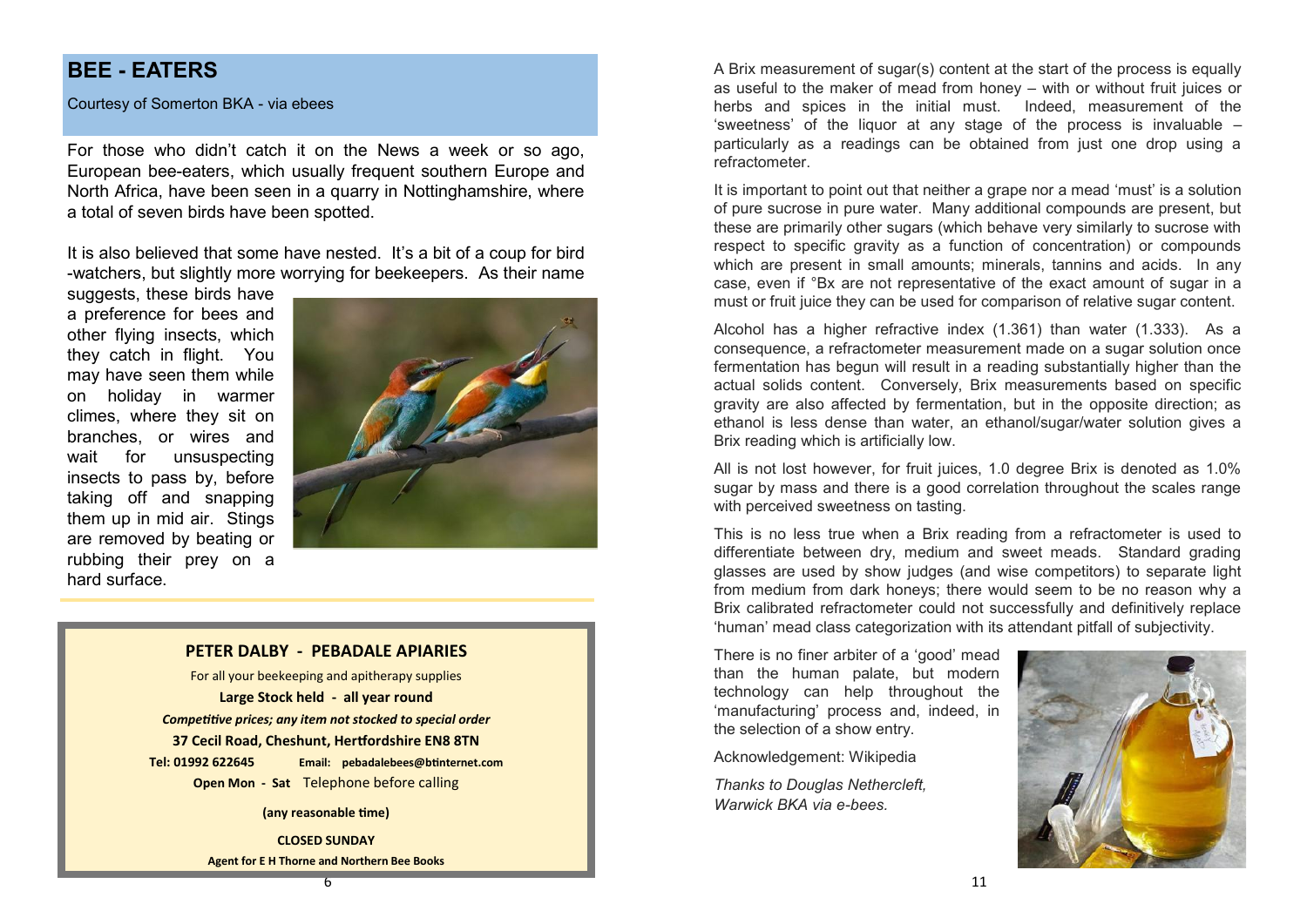

Refractometers have, for some time, been used by beekeepers to measure the water content of their honey as an aid to determining its 'ripeness' and suitability for jarring and subsequent sale.

With different scales, refractometers can measure the 'Brix' and / or the specific gravity of a mead, all by means of a single drop of liquor on a glass 'window' held up to the light. No electricity or technical expertise required!

Degrees Brix is named after the  $19<sup>th</sup>$  century Austrian scientist Adolf Brix, who invented a hydrometer that reads directly the percentage of sugar at a specified temperature. Those who have struggled with reading the various scales on floating glass hydrometers will be pleased that a simple alternative now exists.

**Technical note**: Dissolution of sucrose and other sugars in water, changes not only its specific gravity but its optical properties - in particular its refractive index and the extent to which it rotates the plane of linearly polarised light. °Bx is the most commonly used refractometer scale for measuring solids dissolved in water as it corresponds directly to the refractive index scale - one °Bx equals one percent.

Degrees Brix (symbol °Bx) is the sugar content of an aqueous solution. One degree Brix is 1 gram of sucrose in 100 grams of solution and represents the strength of the solution as a percentage by mass. A hand-held, relatively inexpensive (~£20), refractometer can measure this.

A relative density scale used in the winemaking industry, °Bx indicates the percent of sucrose by weight (grams per 100 millilitres of water) in the juice of unfermented grapes. Grapes will not be harvested until they are 'ready'.

In winemaking, the alcohol concentration of the finished wine is estimated to be 0.55 times the °Bx of the grape juice used at the outset / prior to fermentation.

## **VARROA MITES CHOOSE THE RIGHT HOST TO SUCK**

The Varroa mite's lifecycle consists of two phases: one where they feed on adult bees, called the phoretic phase, and a reproductive phase that takes place within a sealed brood-comb cell, where the mites lay eggs on a developing bee larva.

The MSU-led study, published in the June 2016 issue of *Scientific Reports*, shows that the mites clearly prefer to infest adult bees at mid-age, or during the nurse phase of a bee's lifecycle when they take care of larvae, rather than during the younger (newly-emerged) or older (forager) phases of an adult bee. The study also found that the physiological type of a host bee had significant effects on the mite's reproductive fitness and success later on.

*"Our study clearly demonstrated that Varroa mites preferred nurses over the older and younger bees," said Huang, (*the study's lead author)*. "Further, we showed that feeding on different hosts gave them different reproductive outputs."*

Mites chose bees in the nurse phase of their lifecycle – the nutritional prime of bee life - over their older and younger counterparts at significantly higher rates. Also, those which fed on nurses had the highest reproductive success rates and the lowest infertility rates.

Previous studies have shown that the mites choose their reproductive hosts, but Huang's study shows that they can go one step further: they correctly pick the most nutritious bees to suck haemolymph from.

*Thanks to Ipswich & East Suffolk BKA*

### **CONTROLLING VARROA.**

The importance of controlling varroa populations especially in areas of relatively dense bee colonies was stressed by Dr Dennis van Engelsdorp at the BBKA Spring Convention earlier this year. He said.

*'A sick colony explodes into the landscape and infiltrates surrounding apiaries'*

He identified the three key risk factors to bee health as varroa mites and associated viruses; pesticides in the field and in the hive; and poor nutrition.

Of these varroa is the biggest threat – and he and a research student soon expect to publish a paper showing that varroa mites feed off the fat rather